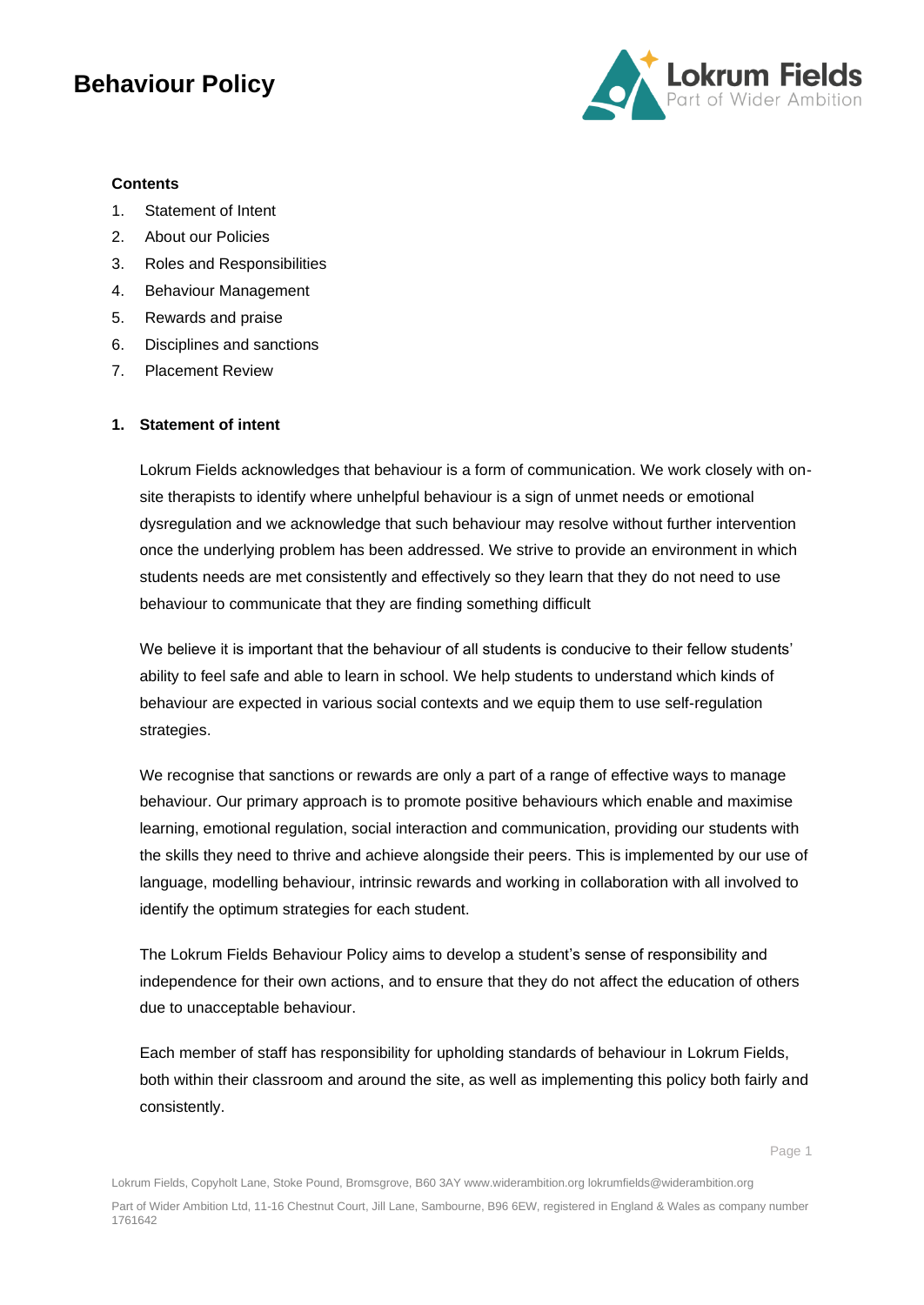

#### **2. About our policies**

- 2.1. Our policies have been developed to comply with all relevant legislation and associated guidance. Policies will be updated periodically as necessary.
- 2.2. Our policies are inter-related and are intended to be read, understood and used collectively.
- 2.3. All staff and governors are expected to be familiar with and abide by our policies.
- 2.4. The Office Manager is responsible for ensuring volunteers and visitors are familiar with any policies which are relevant to their involvement and for taking reasonable steps to ensure compliance.
- 2.5. By accepting and maintaining a placement at Lokrum Fields, parents agree to support the ethos and policies. Parents are able to access these documents via the website, or by emailing the Office Manager.
- 2.6. The Headteacher is responsible for ensuring policies are implemented fairly, effectively, and consistently.
- 2.7. The Headteacher is responsible for identifying any training needs in relation to our policies. The Office Manager is responsible for arranging the required training. All staff are expected to engage in continuous learning and ongoing training appropriate to their roles.
- 2.8. The effectiveness of our policies and their implementation is monitored by the Governing Body. Unless otherwise stated, the Governing Body reviews each policy annually.
- 2.9. The Governing Body for Lokrum Fields is provided by Governing for Ambition, an independent community interest company. The Governing Body uses its expertise to monitor the performance of Lokrum Fields and to advise the Proprietor of any recommended actions. Responsibilities assigned to the Governing Body are limited to these advisory and accountability functions.
- 2.10. Lokrum Fields is owned by Wider Ambition Ltd, a subsidiary of Wider Plan Ltd. References to the Proprietor mean a Director of Lokrum Fields or a senior representative from Wider Plan with delegated authority.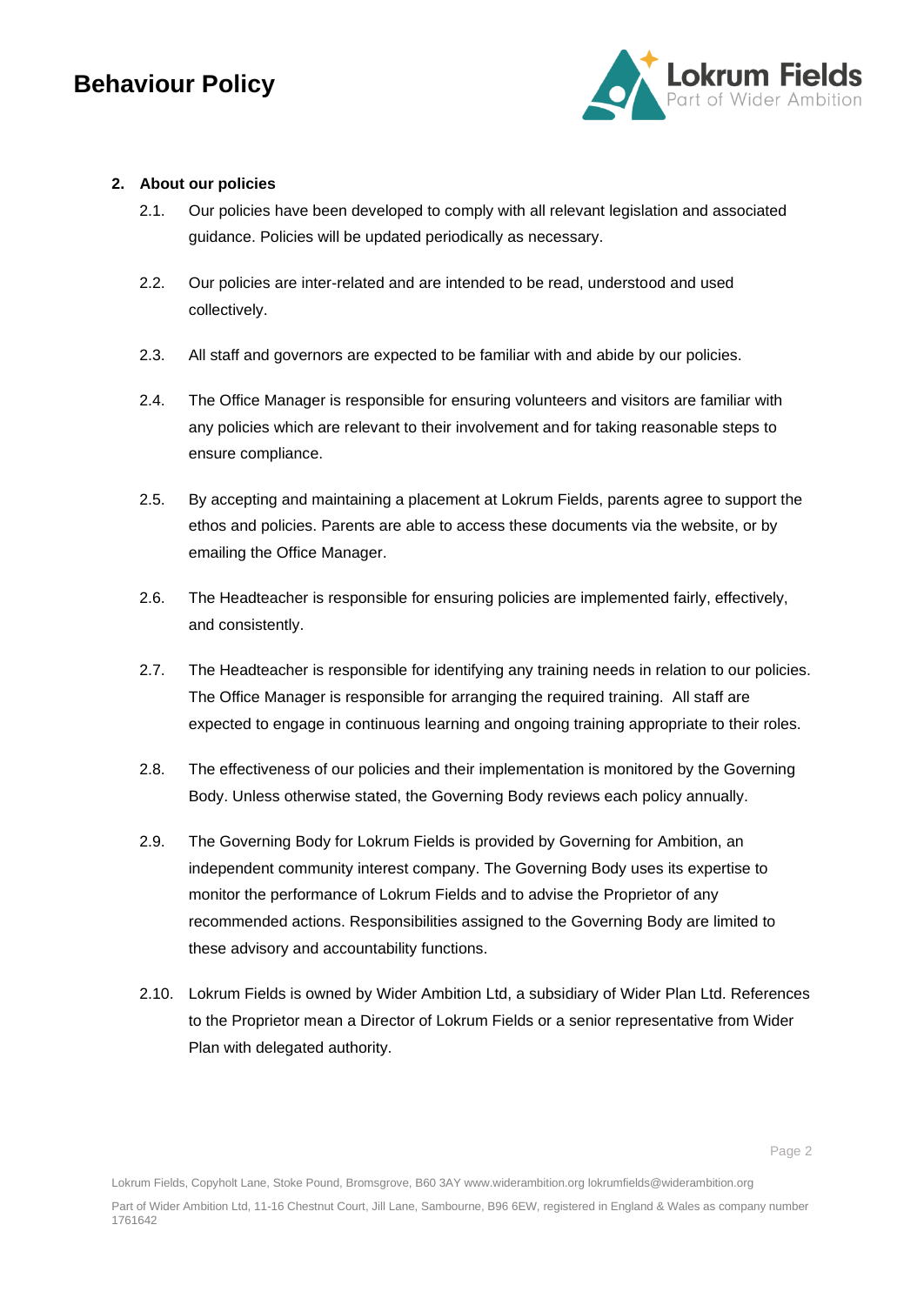

- 2.11. The Lokrum Fields Senior Leadership Team (SLT) includes the Headteacher, Proprietor, Pastoral Lead, Curriculum and Assessment Lead, and any member of staff to whom responsibility is temporarily delegated by the Headteacher or Proprietor.
- 2.12. All references to parents within our policies should be interpreted to include parent carers.

#### **3. Roles and responsibilities**

- 3.1. Staff members will:
	- 3.1.1. Implement the Lokrum Fields Behaviour Policy at all times.
	- 3.1.2. Maintain a positive and well-managed learning environment.
	- 3.1.3. Be positive ambassadors of Lokrum Fields at all times, through their professional behaviour and conduct.
	- 3.1.4. Treat all students fairly and equally, seeking to raise their self-esteem and develop to their full potential.
	- 3.1.5. Undertake comprehensive planning to provide challenging, interesting, and relevant lessons, which are appropriate to the age, ability and individual needs of students.
	- 3.1.6. Record significant behavioural events, both positive and negative, on ScholarPack by following the correct reporting procedure.
	- 3.1.7. Raise any concerns regarding students' behaviour.
	- 3.1.8. Take the necessary steps to effectively manage student behaviour.
	- 3.1.9. Support other members of staff with behavioural issues
	- 3.1.10. Keep parents informed of behavioural issues concerning their child.
	- 3.1.11. Act in accordance with the Lokrum Fields Exclusion Policy when dealing with more serious breaches of conduct.
	- 3.1.12. Monitor the attitude, effort and quality of the students' work.
	- 3.1.13. Consistently develop their understanding of behaviour for learning and relevant techniques as part of their CPD.

Lokrum Fields, Copyholt Lane, Stoke Pound, Bromsgrove, B60 3AY www.widerambition.org lokrumfields@widerambition.org Part of Wider Ambition Ltd, 11-16 Chestnut Court, Jill Lane, Sambourne, B96 6EW, registered in England & Wales as company number 1761642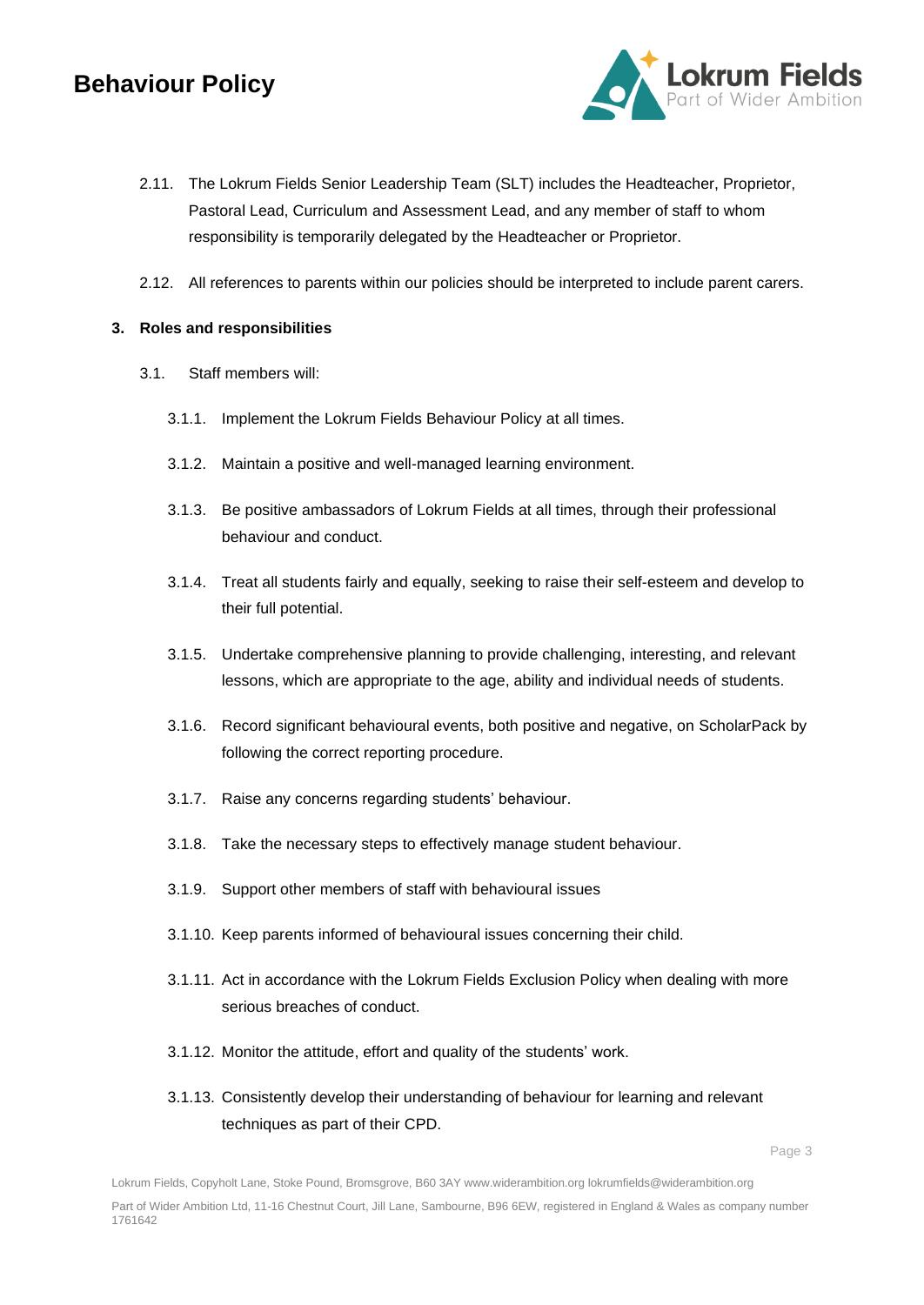

- 3.2. Students are expected to try their best to:
	- 3.2.1. Abide by the Lokrum Fields Behaviour Policy at all times.
	- 3.2.2. Act as positive ambassadors and representatives of Lokrum Fields through their exemplary behaviour.
	- 3.2.3. Be polite and respectful of others in the surrounding community.
	- 3.2.4. Work to the best of their ability and effort at all times, whilst allowing other students to do the same.
	- 3.2.5. Cooperate with other students and members of staff in order to create a positive learning environment.
	- 3.2.6. Be ready to learn
	- 3.2.7. Respect and value the environment and their surroundings, as well as each other.
	- 3.2.8. Under no circumstances, put the health and safety of others at risk.
- 3.3. Parents are asked to:
	- 3.3.1. Support the attendance and punctuality of their child, as well as reporting any absences.
	- 3.3.2. Encourage good behaviour and their child to be an ambassador of Lokrum Fields at all times, in line with the Behaviour Policy.
	- 3.3.3. Share any concerns they have regarding their child's education, welfare, behaviour, and life at Lokrum Fields with the student's teacher.
	- 3.3.4. Participate in decisions related to behavioural issues and support any agreed actions.

#### **4. Behaviour management**

- <span id="page-3-0"></span>4.1. The Lokrum Fields approach to behaviour management values positive behaviours, which enable learning, social interaction, and communication, rather than focussing on unwanted behaviours.
- 4.2. Managing behaviour is the class teacher's responsibility in the first instance

Lokrum Fields, Copyholt Lane, Stoke Pound, Bromsgrove, B60 3AY www.widerambition.org lokrumfields@widerambition.org Part of Wider Ambition Ltd, 11-16 Chestnut Court, Jill Lane, Sambourne, B96 6EW, registered in England & Wales as company number 1761642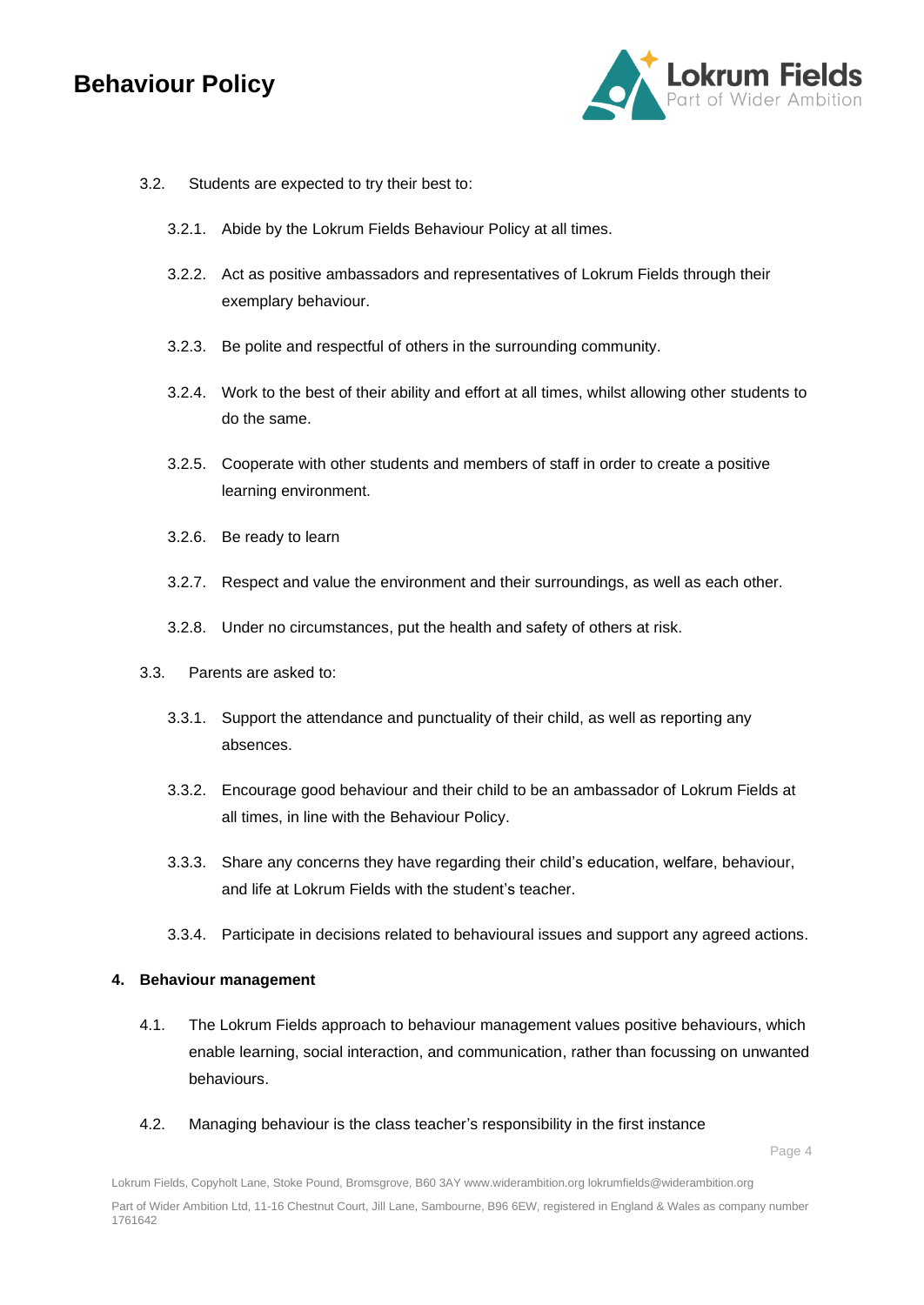

- 4.3. All staff implement a range of strategies to encourage positive behaviour and create an effective learning environment. For example:
- 4.4. Lessons will be structured and have a focussed framework, in order to allow students to understand curriculum intent and how it links to prior knowledge.
- 4.5. All staff members will support students' emotional wellbeing and welfare within the learning environment.
- 4.6. Staff members will explain to students who display unwanted behaviours, how they can amend their behaviour, rather than escalate it.
- 4.7. De-escalation strategies will be used at all times.
- 4.8. The overall aim of the structure of lessons is to actively engage students and to develop their learning skills so they are inspired to engage in learning, whilst also promoting independence
- 4.9. Members of staff will ensure their response to any decline in a student's behaviour takes account of the school's knowledge of the student's particular needs and will always endeavour to respond in a way which is helpful to that student, including taking into account any emotions or unmet needs which the student is attempting to communicate at the time.
- 4.10. Where a student's behaviour starts to become unhelpful to learning, staff members will support the student to recognise the causes of their behaviour and the impact of their behaviour on themselves and those around them, and to implement self-regulation strategies.
- 4.11. Lokrum Fields recognises that the process of being able to learn and implement social tools and self-regulation strategies takes time and that a student's ability to use learned strategies may be inconsistent.
- 4.12. Where a student is not able to implement social tools and self-regulation strategies, the responsibility to pre-empt dysregulation, to identify early warning signs and to actively provide opportunities and strategies to avoid dysregulation will, as far as reasonable, lie with staff members.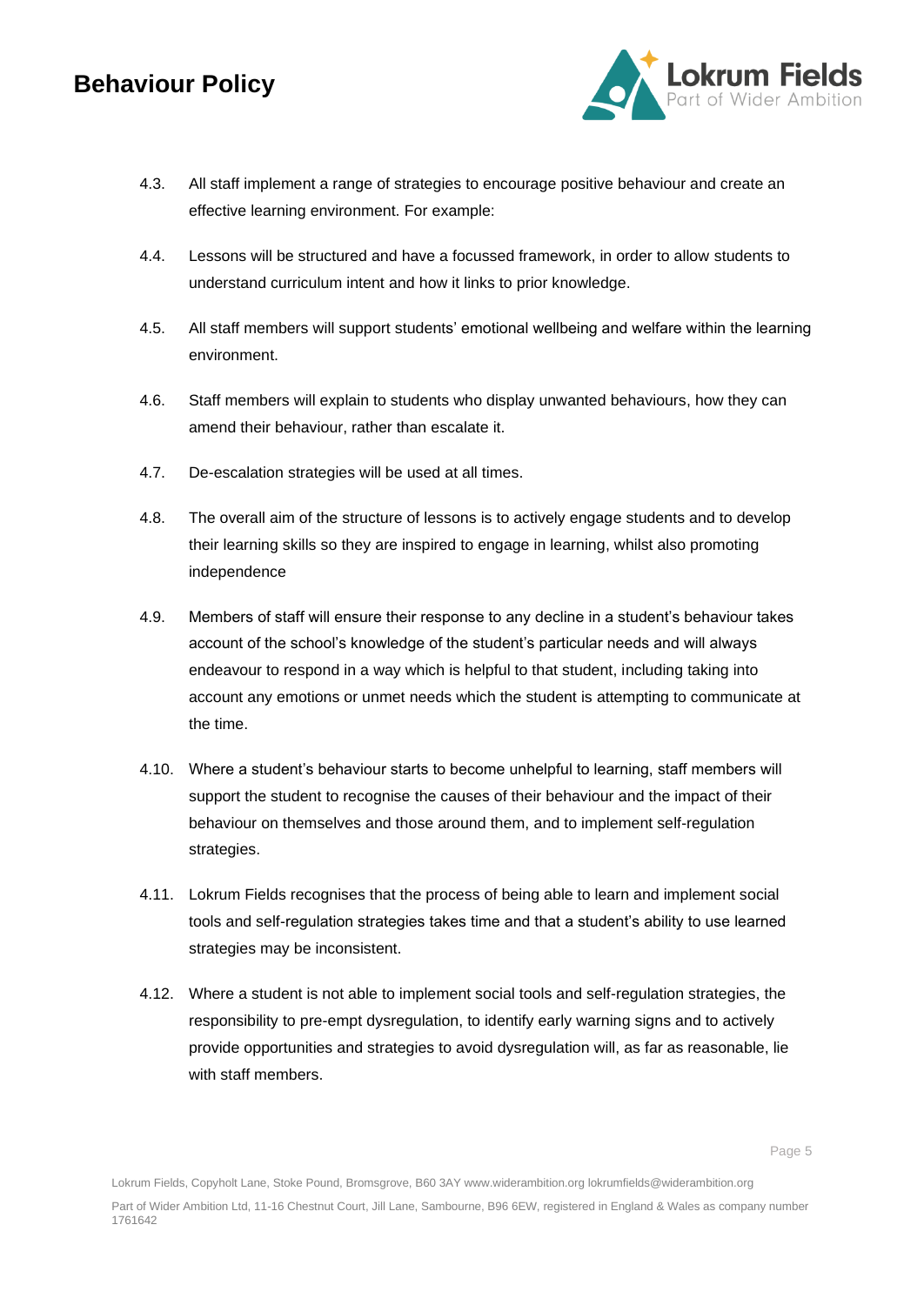

- 4.13. Staff will take time to consider the underlying issues that may be causing any behaviour and the desired outcome before responding with sanctions or rewards, ensuring that a student isn't discouraged from using an appropriate anxiety management strategy, or rewarded for masking discomfort or distress.
- 4.14. Staff will not use the following as behaviour management strategies:
	- 4.14.1. Shouting as a reprimand.
	- 4.14.2. Fear.
	- 4.14.3. Collective punishments.
	- 4.14.4. The withdrawal of support.
	- 4.14.5. The withdrawal of self-calming strategies.
	- 4.14.6. The withdrawal of therapy.
	- 4.14.7. The disapproval of peers.
	- 4.14.8. Humiliation.
	- 4.14.9. Confinement to a room, especially the therapy or sensory room, unless it is to prevent significant harm to themselves or others.
- 4.15. The withdrawal of activities that support self-esteem, emotional well-being and social interaction will be avoided wherever possible.
- 4.16. Behaviour management strategies will not be used to pressure students into putting themselves into stressful situations, stop them using self-soothing behaviours or to follow social conventions against their wishes.
- 4.17. Students will be encouraged to use the outside areas and their own emotional toolkit as calming strategies or when they feel the need to 'let off steam'.

#### **5. Rewards and praise**

5.1. Lokrum Fields recognises that students should be rewarded for positive behaviours as appropriate. Lokrum Fields recognises that formal reward systems can be very helpful for some students but counter-productive for others. Reward systems will be used in

Page 6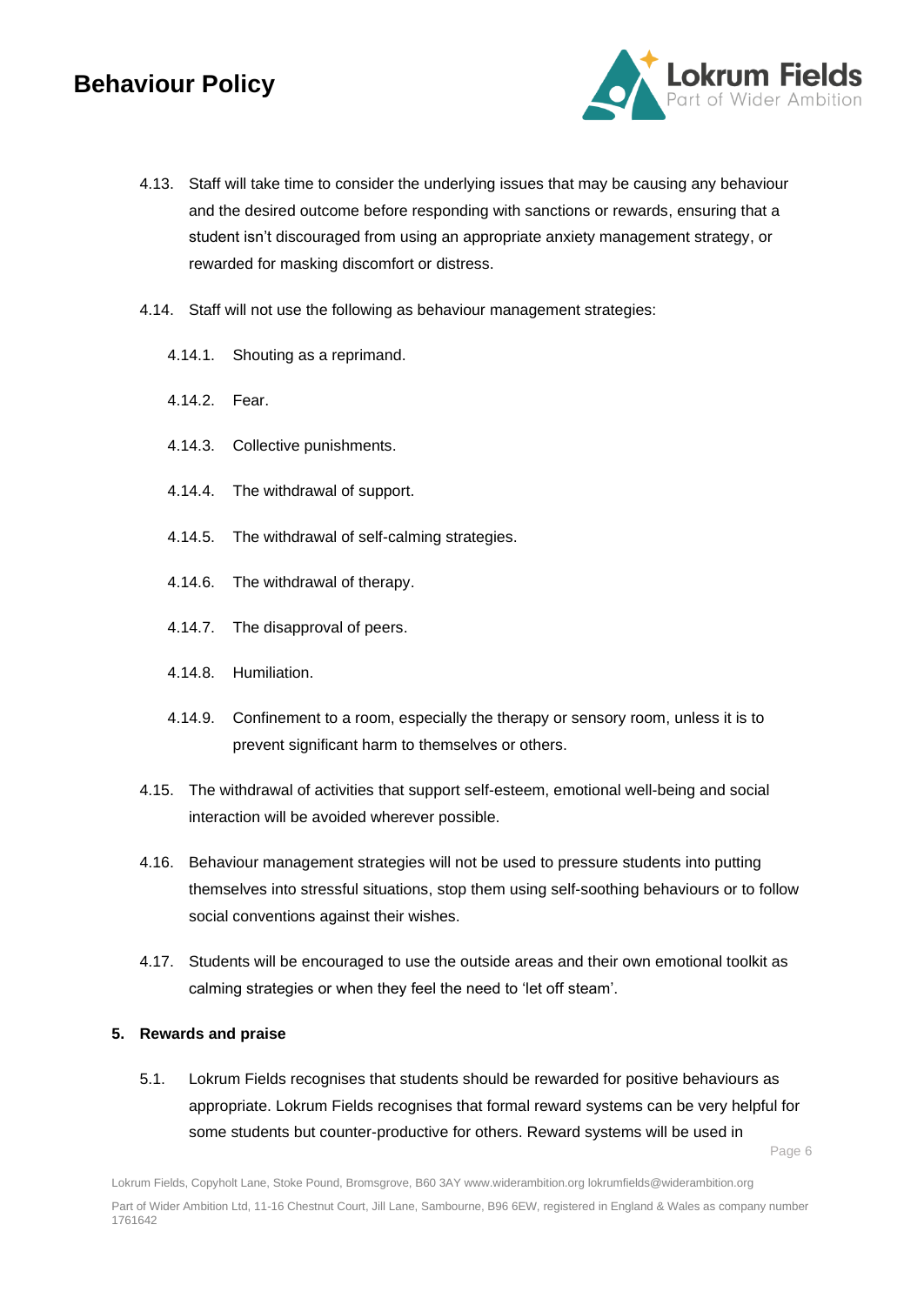

accordance with advice from therapists and parents and may vary between students to reflect their needs and preferences.

- 5.2. Where goals are used, these will take into account the needs and views of individual students. Staff will avoid using goals which feel unachievable to a student, which are seen by the student as demotivating or as a barrier to learning, or which are likely to lead to a sense of failure.
- 5.3. Praise may be used to help raise student achievement and will be given for progress and effort, not simply for high-quality work.
- 5.4. Positive behaviour will be promoted and reinforced
- 5.5. Appropriate and individualised positive reinforcement will:
	- 5.5.1. Be given in relation to a specific task or action.
	- 5.5.2. Be earned, ensuring that the student is clear about what they are being praised for.
	- 5.5.3. Reinforce Lokrum Fields's core values and ethos.
	- 5.5.4. Always have a positive effect upon others as well as the recipient.
	- 5.5.5. Be used to motivate students and help them to feel valued.
- 5.6. Praise may be discreet. Staff will be aware that students may feel uncomfortable about being praised in front of others. Our approach to providing praise will be informed and modified as necessary following feedback from a student or their parents.
- 5.7. We recognise that some students may be hypervigilant to any actual or perceived errors or deficiencies in their work and may be uncomfortable receiving praise for any work which falls short of their own high standards. Staff will actively listen to any disappointment voiced by a student and will show appropriate empathy. When offering appropriate reassurance that the student has achieved the required standard, staff will be careful to ensure this does not result in the student feeling not heard or dissuade the student from voicing their concerns in future. If staff identify that perfectionist tendencies are causing difficulties for a student, they should complete an Arising Need form in order for a strategy to be agreed in co-production with parents and therapists.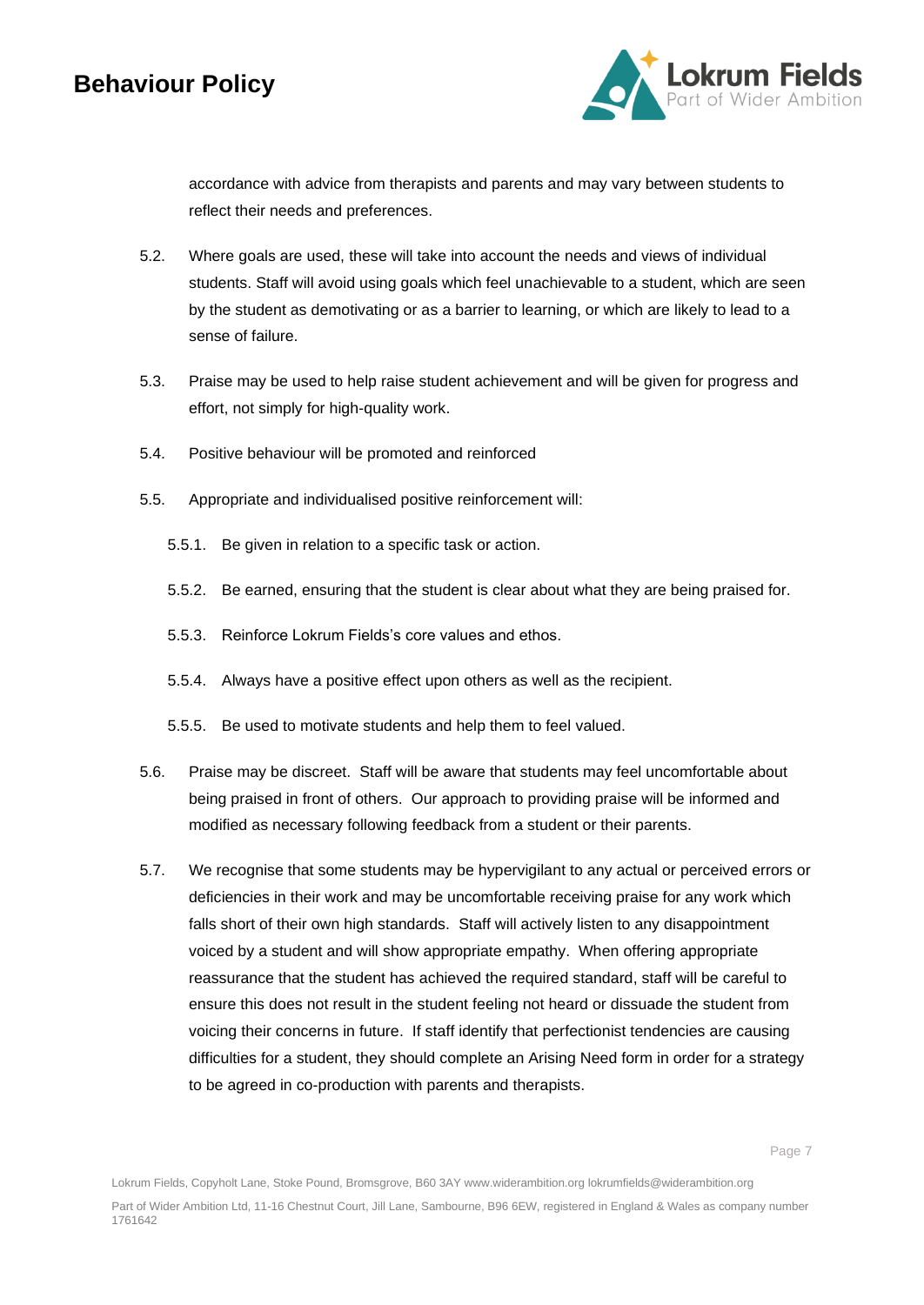

- 5.8. Reward activities are arranged for all students each half term to celebrate success. No student will be excluded from reward activities.
- 5.9. Rewards will be applied retrospectively and not used as short-term motivators.

#### **6. Discipline and sanctions**

- 6.1. Unless a student's EHCP or advice for therapists indicates otherwise, we will assume that the student has an age-appropriate understanding of right and wrong. Our curriculum covers historical and current topics which encourage a deeper understanding of right and wrong.
- 6.2. We recognise that a student's ability to behave in an acceptable way can be impacted by their needs, their individual circumstances on the day and the extent to which they have learned and are able to implement effective self-regulation strategies.
- 6.3. Where students have behaved in an unacceptable way as a result of dysregulation, they will be provided with appropriate opportunity to reflect on and communicate any issues which contributed to the dysregulation. Staff will recognise that a student will not be able to reflect and communicate on an incident until they feel calm and secure and that they may only be able to communicate their genuine needs and feelings to particular adults, for example a parent, key worker or therapist.
- 6.4. Where a student is making an effort to learn and implement self-regulation strategies which are appropriate to their individual needs, sanctions will not normally be applied in the event of dysregulation. Where natural consequences occur, for example due to an incident taking time which had been allocated to a fun activity, staff will help the student to understand that this is not intended as a sanction.
- 6.5. Where an incident involves more than one student, we will work closely with all parties, with therapeutic support as necessary, to ensure that everyone views it as a learning experience.
- 6.6. Sanctions will be used where staff have good reason to believe that a student has chosen to behave in an unacceptable manner in circumstances where, having allowed for the student's level of social skills and emotional regulation, they could have reasonably been expected to make a better choice.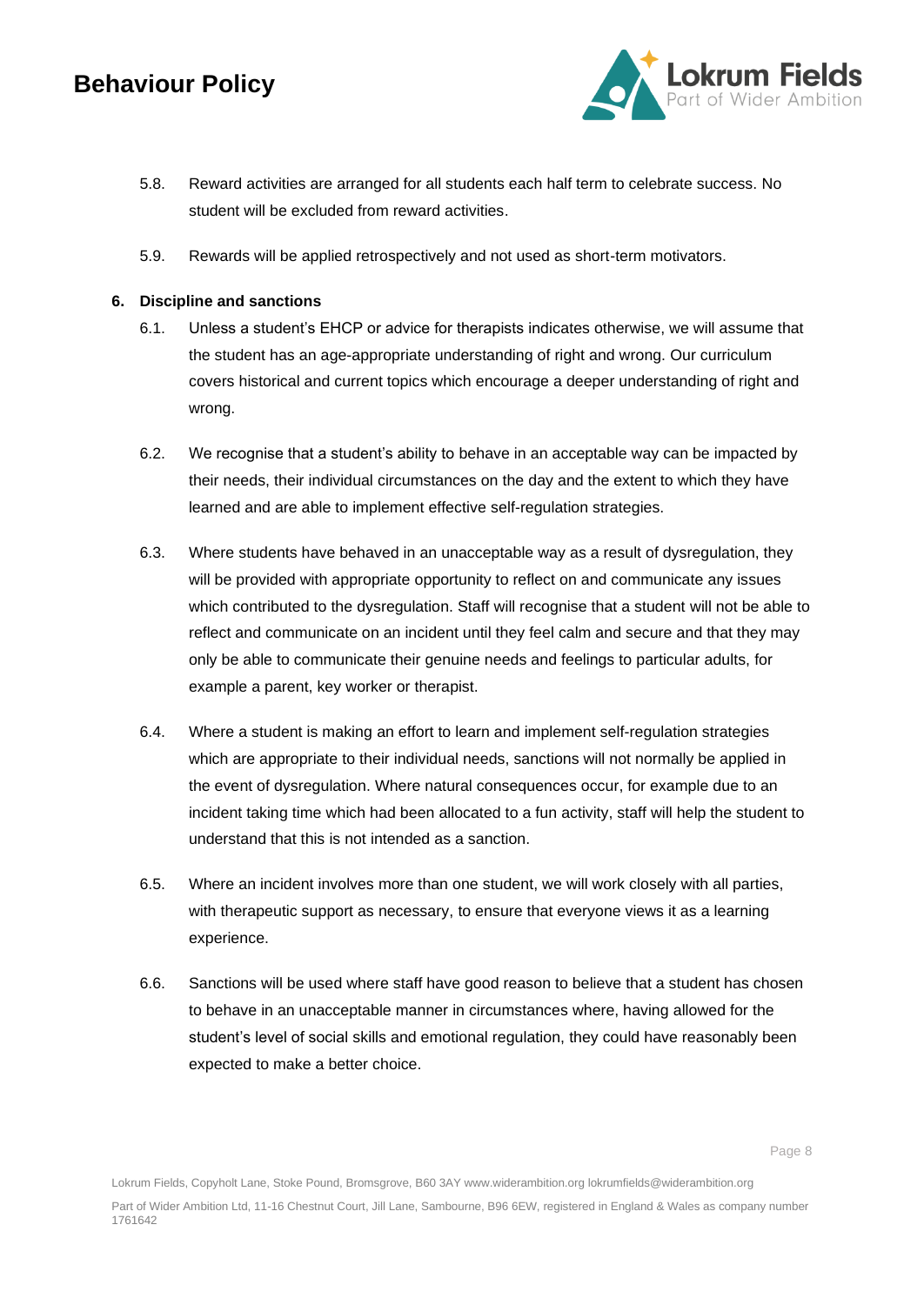

- 6.7. Sanctions will be selected carefully and on an individual basis. Due regard will be given to a student's EHCP and to therapeutic advice. Lokrum Fields appreciates that the same sanction may be perceived very differently by different students. When issuing sanctions, staff will give due consideration to how the student might view it and will be mindful that a sanction which they consider to be relatively minor may have a disproportionate impact on the student.
- 6.8. Sanctions will be issued only where appropriate.
- 6.9. The issuing of disciplines and sanctions will be recorded. Sanctions issued for serious behaviour will be recorded on ScholarPack.
- 6.10. Sanctions will:
	- 6.10.1. Relate to a specific task or action and will be implemented clearly.
	- 6.10.2. Be issued consistently and fairly, ensuring that the student is clear about what they are being reprimanded for.
	- 6.10.3. Reinforce Lokrum Fields core values and ethos.
	- 6.10.4. Not be given too readily, be individualised, and only affect the student in question.
	- 6.10.5. Not have a negative effect upon others.
- 6.11. Due to the varying needs, anxiety levels and self-perception of students at Lokrum Fields, we do not implement a blanket graduating scale of sanctions. In the event that a student is reasonably considered to be repeatedly and intentionally choosing unhelpful behaviour, staff will use their professional judgement, with therapeutic input as appropriate, to determine whether this is best addressed through a more serious sanction or through other means.
- 6.12. Depending on the needs of the individual student, the following sanctions may be used:
	- 6.12.1. The student may write a letter of apology to the person(s) for whom their behaviour caused difficulty.
	- 6.12.2. The student may contribute to making good any damage caused by their behaviour.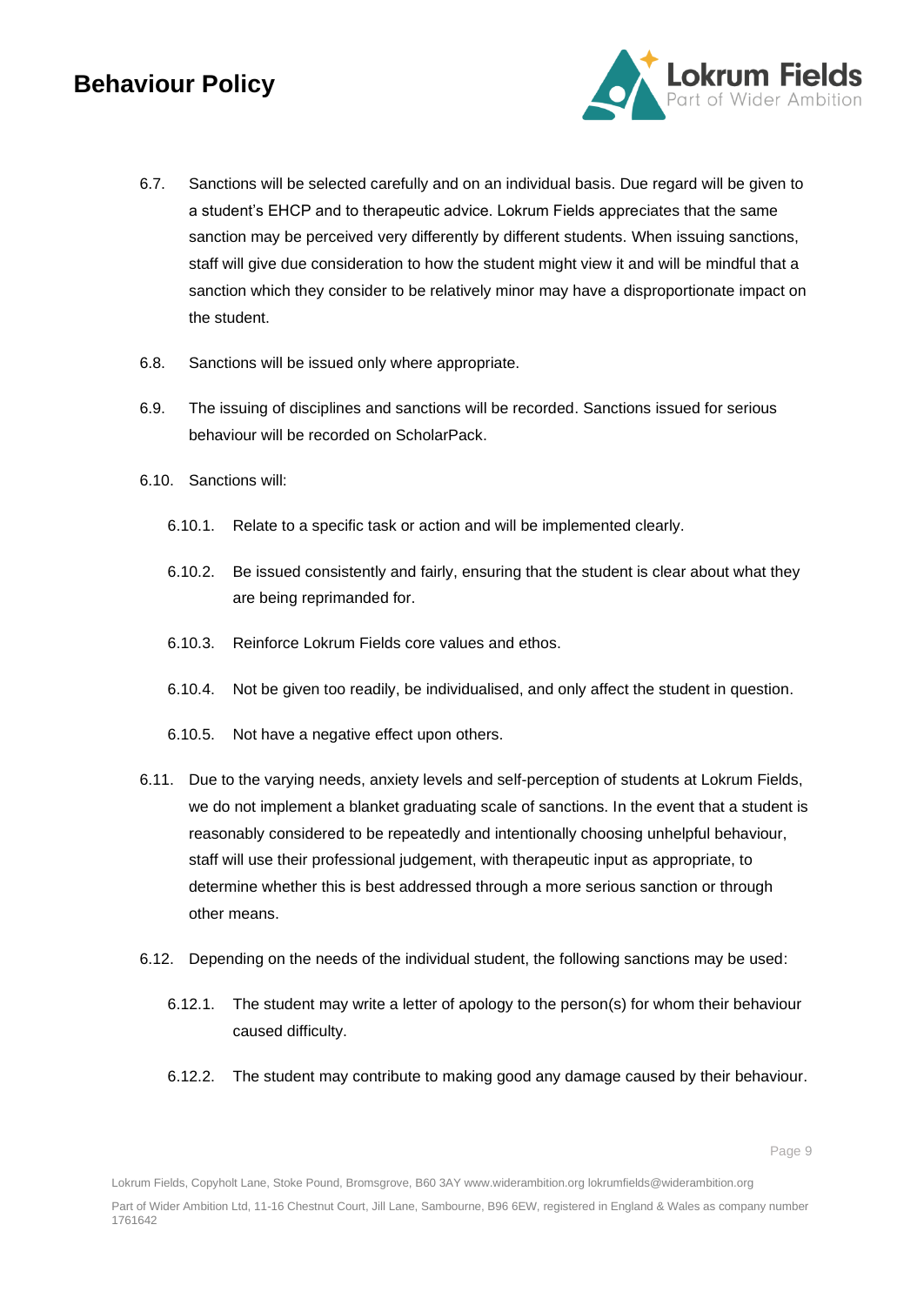

- 6.12.3. The student may be required to make amends for their behaviour through 'service' to the Lokrum Fields community, i.e. by 'undertaking a chore above and beyond that which they would normally contribute to the Lokrum Fields community'.
- 6.12.4. The student may lose their right to vote on one matter in the next student voice meeting.

#### **7. Placement review**

- 7.1. We are committed to ensuring that Lokrum Fields remains a safe place for all students. We recognise that our students often have high anxiety and school-related trauma and that peer behaviour or dysregulation, even at a level which may be considered minor in other circumstances, may result in students feeling unsafe or unable to attend.
- 7.2. We operate a robust Admissions Process in order to optimise the likelihood that any new students will not behave in a way which causes unreasonable difficulties for existing students. Placements are offered on a trial basis to provide an opportunity for Lokrum Fields and the new student and their family to confirm that the placement is appropriate.
- 7.3. It is our routine practice to undertake a thorough multi-disciplinary review, in co-production with parents, of any behavioural or dysregulation incident which:
	- 7.3.1. could reasonably be considered by an observer to be physically or verbally aggressive (whether or not that was the student's intent), or
	- 7.3.2. places the student or another person at risk of harm, or
	- 7.3.3. triggers anxiety in another student that is likely to result in an inability to attend or access aspects of the provision, or
	- 7.3.4. threatens or causes damage to property.
- 7.4. The primary aims of the incident review process are to:
	- 7.4.1. minimise risk for the student(s) who are involved, their peers and staff;
	- 7.4.2. ensure all parties feel heard and experience healthy closure following the incident;
	- 7.4.3. ensure the behavioural profile of our student cohort remains as described in the Admissions Policy.

Lokrum Fields, Copyholt Lane, Stoke Pound, Bromsgrove, B60 3AY www.widerambition.org lokrumfields@widerambition.org Part of Wider Ambition Ltd, 11-16 Chestnut Court, Jill Lane, Sambourne, B96 6EW, registered in England & Wales as company number 1761642